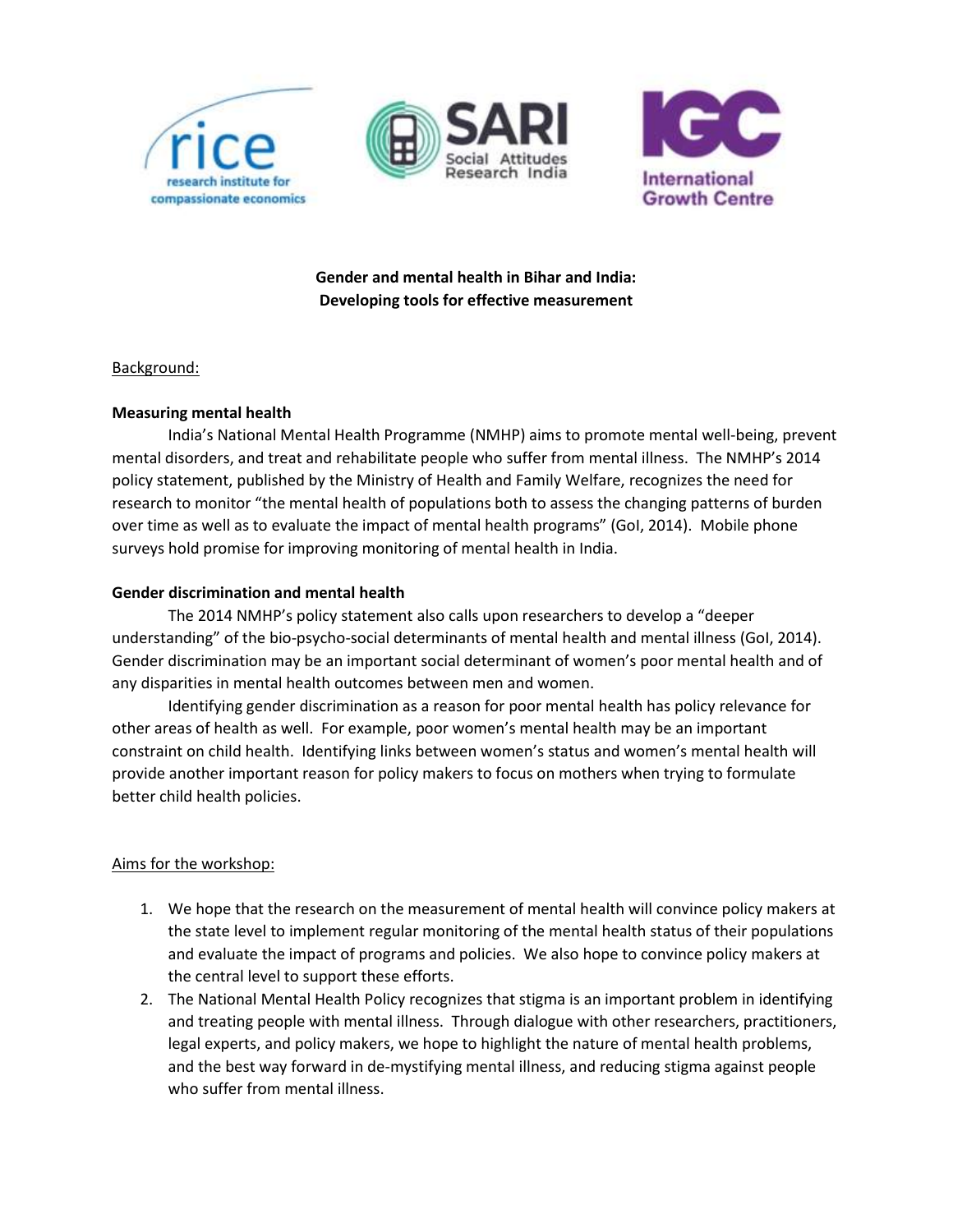# Schedule:

## **India: Friday, July 10th , 9am to 12pm US: Thursday, July 9th , 8:30pm to 11:30pm Pacific Standard Time**

| $9:00 - 9:15$   | Welcome by Diane Coffey & Amit Thorat                         |
|-----------------|---------------------------------------------------------------|
| $9:15 - 9:30$   | Presentation 1: Diane Coffey                                  |
|                 | Measuring mental health through phone surveys                 |
| $9:30 - 9:45$   | Presentation 2: Aashish Gupta                                 |
|                 | Caste, religion, & mental health                              |
| $9:45 - 10:00$  | Presentation 3: Payal Hathi                                   |
|                 | Gender discrimination and mental health                       |
| $10:00 - 10:30$ | Q&A for Presentations 1, 2, and 3                             |
| $10:30 - 10:45$ | <b>Presentation 4: Amit Thorat</b>                            |
|                 | Discrimination and psychological distress in higher education |
| $10:45 - 11:00$ | Presentation 5: Bhargavi Davar                                |
|                 | Gender and mental health policy                               |
| $11:00 - 11:15$ | Presentation 6: Amita Dhanda                                  |
|                 | National Mental Health Act                                    |
| $11:15 - 11:45$ | Q&A for Presentations 4, 5, 6                                 |
| $11:45 - 12:00$ | Wrap-up and Closing                                           |